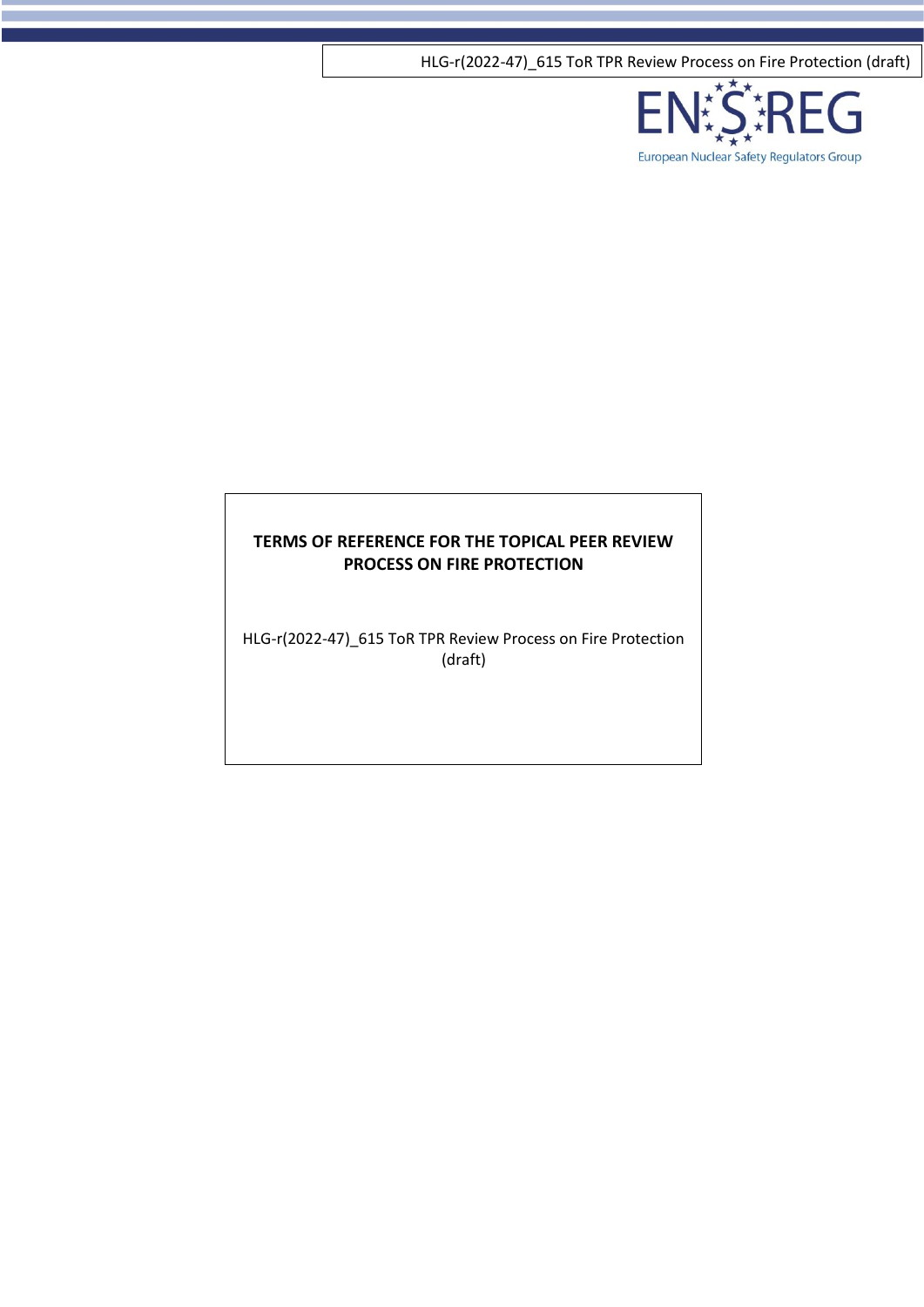# TABLE OF CONTENTS

| $\mathbf{1}$ . |                                                                     |  |
|----------------|---------------------------------------------------------------------|--|
| 2.             |                                                                     |  |
| 3.             |                                                                     |  |
|                |                                                                     |  |
|                |                                                                     |  |
|                |                                                                     |  |
|                |                                                                     |  |
|                |                                                                     |  |
|                |                                                                     |  |
|                |                                                                     |  |
|                |                                                                     |  |
|                |                                                                     |  |
|                |                                                                     |  |
|                |                                                                     |  |
|                |                                                                     |  |
|                | ANNEX V. DISTRIBUTION OF COUNTRIES IN GROUPS (IN PROGRESS)  14      |  |
|                | ANNEX VI. MILESTONES AND DEADLINES FOR THE TPR II (IN PROGRESS)  15 |  |
|                |                                                                     |  |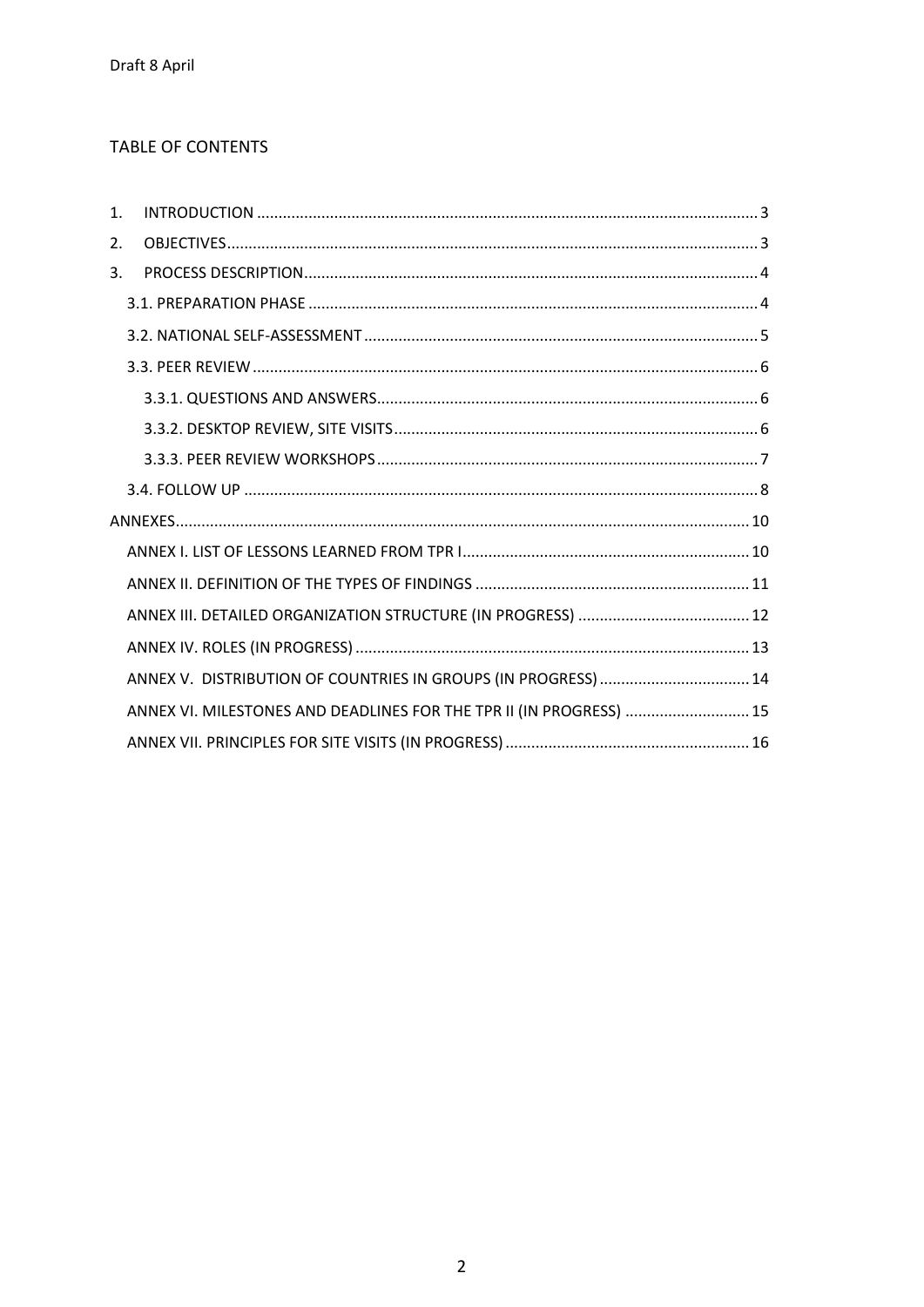This paper provides the terms of reference for the peer review of national assessment reports on the topic of 'Fire Protection' of nuclear installations, prepared in accordance with Article 8e (2) of the 2014 Nuclear Safety Directive.

# <span id="page-2-0"></span>**1. INTRODUCTION**

In 2014, the European Union (EU) Council adopted Directive 2014/87/EURATOM amending the 2009 Nuclear Safety Directive to incorporate lessons learned following the accident at the Fukushima Daiichi nuclear power plant in 2011. Recognising that cooperation between Member States can give added value in terms of nuclear safety, transparency, and openness towards stakeholders, as well as delivering continuous improvements, the revised Nuclear Safety Directive introduced a European system of topical peer review that commenced in 2017 and will take place at least every six years thereafter.

The purpose of topical peer reviews is to provide a mechanism for EU Member States to examine topics of importance to nuclear safety, to exchange experience and to identify opportunities to strengthen nuclear safety. The process will also provide for participation, on a voluntary basis, of other countries. The group of EU Member States and other countries participating on a voluntary basis are called 'participating countries' in this Terms of Reference (ToR).

In November 2020, at its 41<sup>st</sup> Plenary Meeting, ENSREG decided that the topic of the second Topical Peer Review (TPR II) would be "Fire Protection" and adopted the TPR overall process description. The composition of the TPR Board was decided at the ENSREG plenary and includes a chair, a vice-chair, team leaders, European Commission representative and secretariat.

ENSREG will coordinate the topical peer review process, supporting cooperation between participating countries. The TPR Board will provide leadership throughout the peer review process.

# <span id="page-2-1"></span>**2. OBJECTIVES**

As mentioned in the previous section, the purpose of the topical peer review is to provide a mechanism for EU Member States to examine topics of importance to nuclear safety, to exchange experience and to identify opportunities to strengthen nuclear safety. This topical peer review on fire protection will:

- Enable participating countries to review their provisions for fire protection to identify strengths and weaknesses;
- Undertake a European peer review to share operating experience and identify findings: common issues or challenges at EU-level, good practices, areas of good performance and areas for improvement (see Annex II for definitions);
- Provide an open and transparent framework for participating countries to develop appropriate follow-up measures to address areas for improvement.

All nuclear installations covered by the Nuclear Safety Directive are considered in TPR II. Details on the scope and the methodology for the selection of installations are described in the 'technical specification'.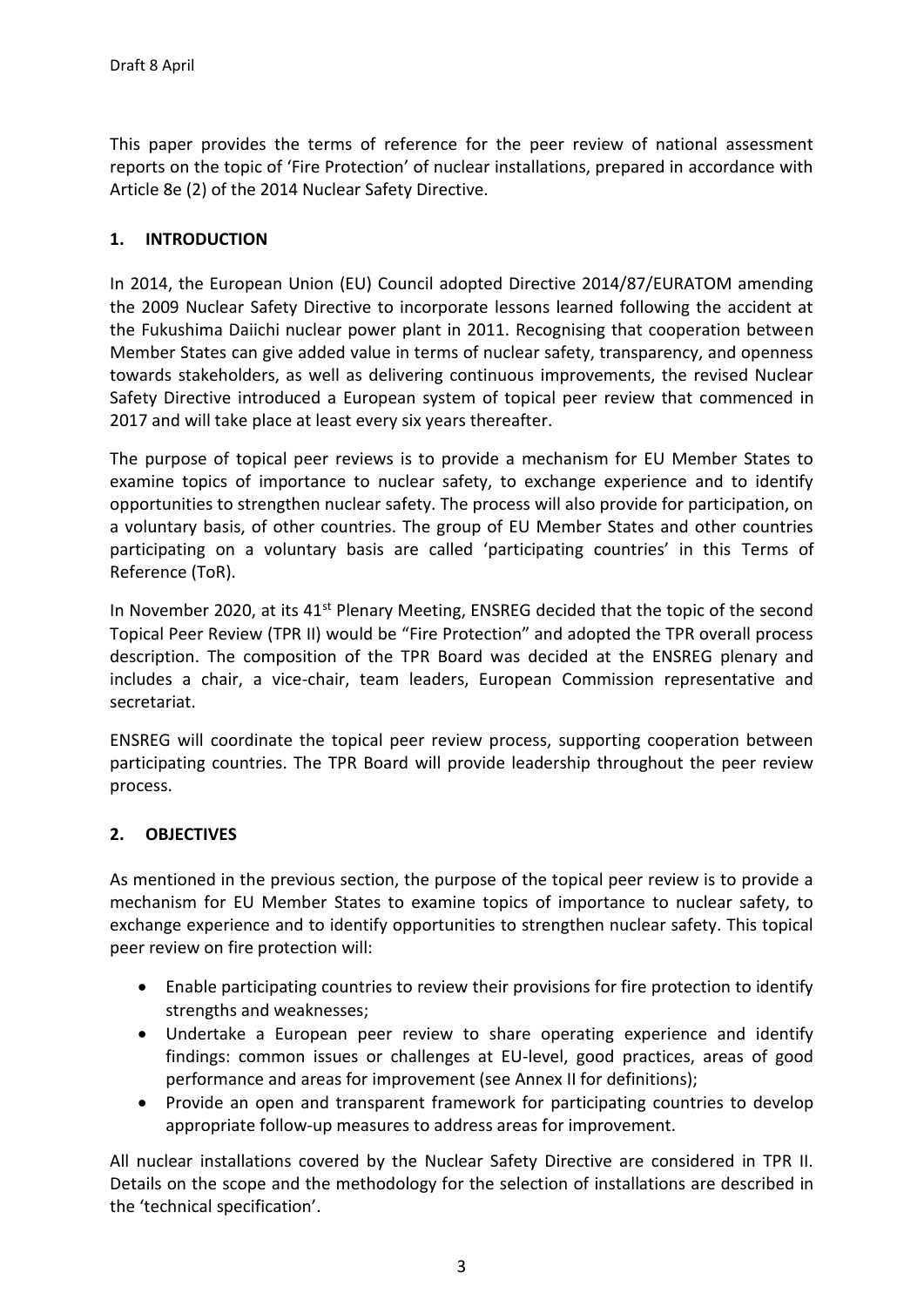# <span id="page-3-0"></span>**3. PROCESS DESCRIPTION**

TPR II includes the following phases:



The organisation of the TPR II in all its phases is described in the annexes of this document. The table in Annex VI summarises the whole TPR II process with the milestones and the assigned deadlines. The details of each phase are described below. The working language of the TPR will be English.

#### <span id="page-3-1"></span>*3.1. PREPARATION PHASE*

As part of the preparation phase, all participating countries were asked to nominate team leaders, rapporteurs and experts, with the appropriate technical background and experience, to participate as expert peer reviewers.

To facilitate an effective peer review, WENRA is supporting the process by preparing a technical specification (TS) defining the structure and content of national assessment reports and by providing a reporting template. WENRA also proposed the scope of nuclear installations to be covered by the TPR, which was approved by ENSREG at its 42nd Plenary Meeting in March 2021. Given the large number of nuclear installations that come within the scope of the TPR, and in order to keep the peer review exercise manageable, a selection will be made by the national competent authorities of each country of those installations to be reported on in the national assessments described in 3.2 below. That selection will be based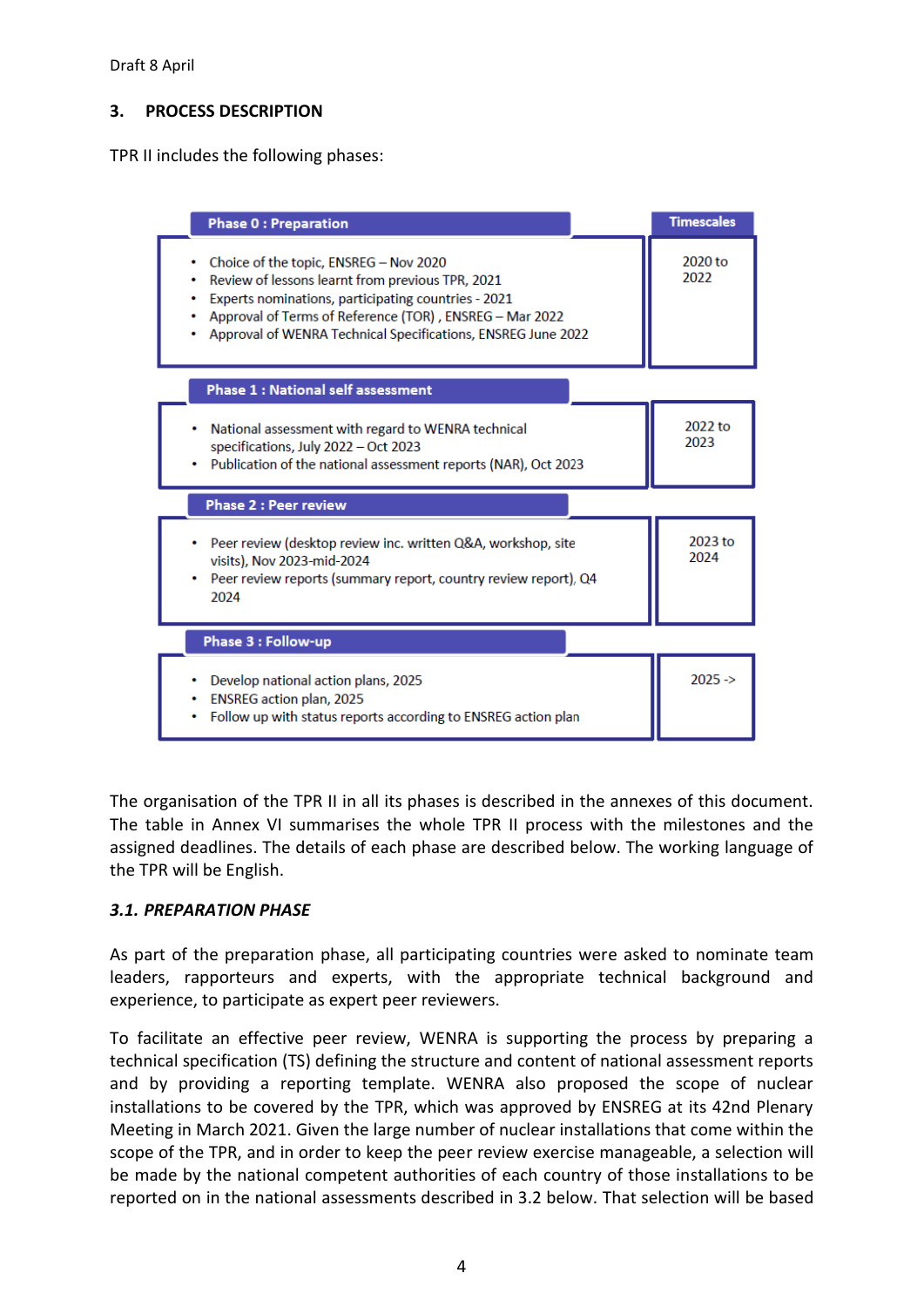on criteria related to the presence of a significant radiological risk in case of fire, the representativeness for the various types of installations and technologies in the country, and similarities with other installations with regard to the fire-safety concept. In particular, the selection shall include at least one facility of each category addressed by the Nuclear Safety Directive, if present in the participating country and likely to present a significant radiological risk in case of fire. In addition, insights from the TPR conducted on the selected installations will be transferable to the other represented national installations. The list of installations selected at national level together with the rationale for the selection will be subsequently reviewed by the team leaders within the TPR Board and reported to ENSREG prior to the start of the national assessments.

The WENRA Safety Reference Levels (SRLs), supplemented as appropriate by the latest IAEA safety standards, are considered as a framework for the TPR. However, the TPR is not meant to be a compliance check against the SRLs nor against the IAEA safety standards.

ENSREG Working Group 1 (WG1) has drawn up these draft Terms of Reference (ToR), taking into account the lessons learned from TPR I on 'ageing management' (as per the document prepared by WG1 and presented to the ENSREG Plenary meeting in March 2021, see Annex I). ENSREG working groups WG2 and WG3 also provided input for the development of the ToR.

One of the key objectives of ENSREG is to improve the overall transparency of issues relating to the safety of nuclear installations, spent fuel and effective radioactive waste management. In support of this goal, ENSREG WG3 is preparing a stakeholder engagement plan during the preparation phase.

To facilitate communications related to the TPR, each participating country will nominate a national contact point.

# <span id="page-4-0"></span>*3.2. NATIONAL SELF-ASSESSMENT*

Each participating country having nuclear facilities within the scope of TPR II will perform a self-assessment according to the TS and will prepare a national assessment report (NAR) according to the structure defined in the TS. The self-assessment should conclude with the main strengths and weaknesses, and identify actions to address such weaknesses.

The following considerations should be taken into account in relation to the NAR:

- The NAR will be produced by the country's competent regulatory authority (national regulatory authority) according to the format and content described in the TS, with a significant input from the licensees. Within each country, the country's national regulatory authority will coordinate inputs and assessments made by licensees. The licensees' assessment carried out for the self-assessment report will be reviewed by the regulator, supported by TSOs (as appropriate).
- Attention should be paid to the types and detail of the information provided in the NARs in order to not compromise Nuclear Security issues. The NAR shall not contain specific technical information, which is classified as export controlled "Technology" according to Council Regulation for Dual-Use-Goods (EU 428/2009), i.e. manufacturing, developing and use of controlled technology. The processes for licensing of such specific technical information would not be commensurate with the scope of the TPR.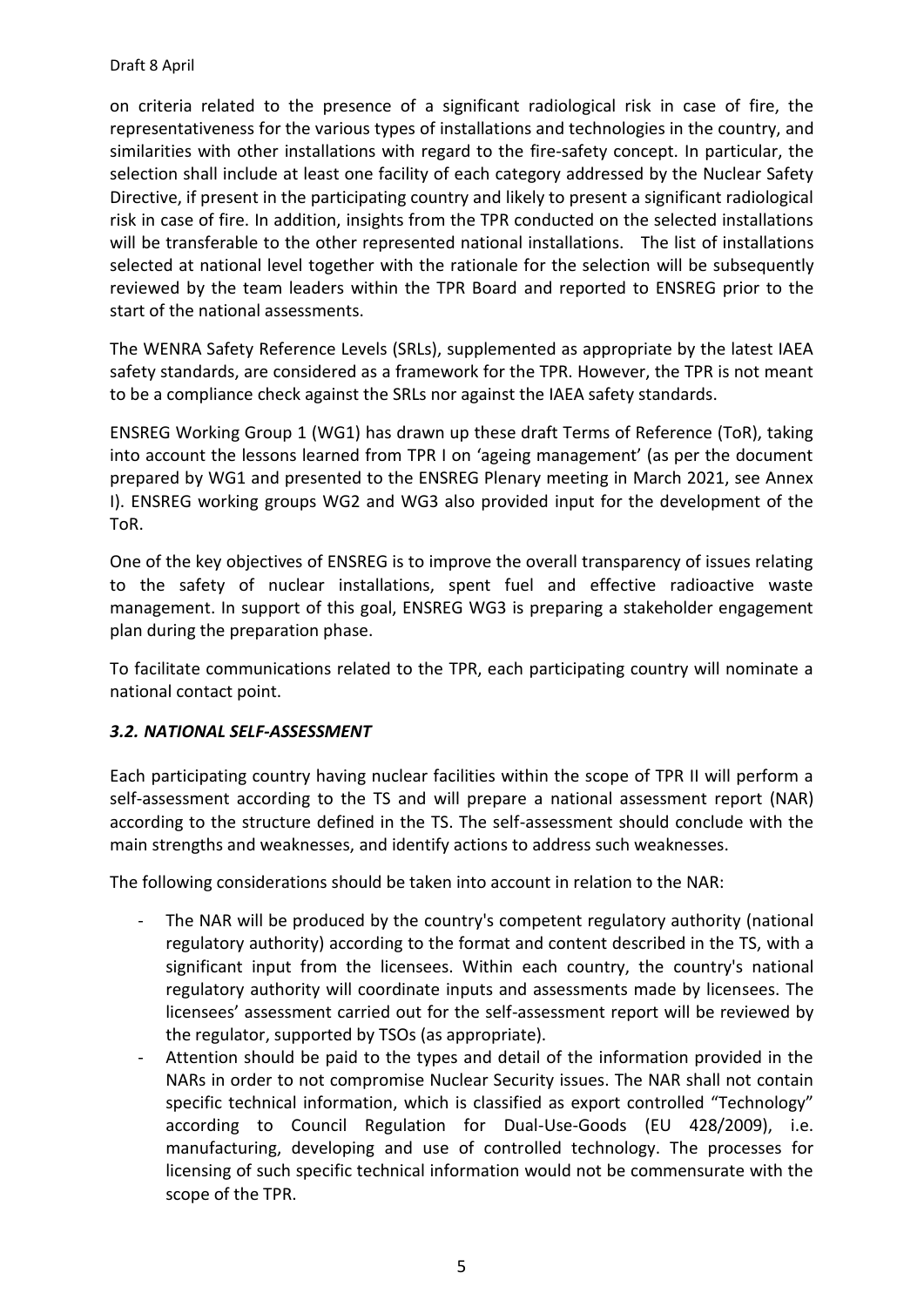Each country will prepare their NAR by the end of October 2023 and make it publicly available on the national regulatory authority's website. All national assessment reports, in English, will also be sent to the Secretariat and published on the ENSREG website.

## <span id="page-5-0"></span>*3.3. PEER REVIEW*

National assessment reports will be examined via a TPR peer review process. The TPR II Board will provide appropriate leadership and supervise the peer review process ensuring that the desktop activities and the workshop's technical reviews are undertaken with appropriate rigour and transparency. The peer review is carried out by the nominated experts in fire protection, taking into account the comments and questions raised in relation to national assessment reports (see 3.3.1.). The review by the TPR experts will be organised by thematic areas: fire safety analyses, fire prevention, and fire protection.

The peer review process will comprise:

- Questions from the experts, participating countries, the public, and other stakeholders
- Desktop review and site visits
- Peer review workshops, which will be organised in Thematic and Country sessions (see Annex III).

The peer review output will be a summary report, complemented by country review reports.

### <span id="page-5-1"></span>**3.3.1. QUESTIONS AND ANSWERS**

After the publication of the NARs there will be a period for written questions and answers.

The TPR experts will formulate questions on the NARs. Also all participating countries are invited to participate in the process, raising comments and questions in relation to national assessment reports. All peer review questions shall be submitted in writing in English via the ENSREG website to the workshop secretariat, who will maintain a record thereof. The deadline for sending questions is mid-February 2024.

Participating countries are requested to provide a written response to the questions raised with respect to their national assessment (including those raised by stakeholders) by the end of April 2024. Responses should be submitted to the workshop secretariat. The questions and answers will be published on the ENSREG website.

#### <span id="page-5-2"></span>**3.3.2. DESKTOP REVIEW, SITE VISITS**

The review by the TPR experts will be organised by thematic areas and by country groups. For each thematic and country group, there will be a dedicated team leader, a rapporteur and TPR experts. The group of nominated experts, rapporteurs and team leaders, together with other members of the TPR Board are designated as the 'TPR review team'. The role of team leaders, rapporteurs and experts is defined in Annex IV.

The team leaders will provide guidance to experts to ensure consistency of the peer review. Based on this guidance, the experts will perform the review of the sections of the NARs for which they are responsible and formulate questions.

The experts will take all the comments and questions raised into account for their review. The experts will identify specific topics of interest and related justifications for further indepth discussion in the thematic sessions of the workshops.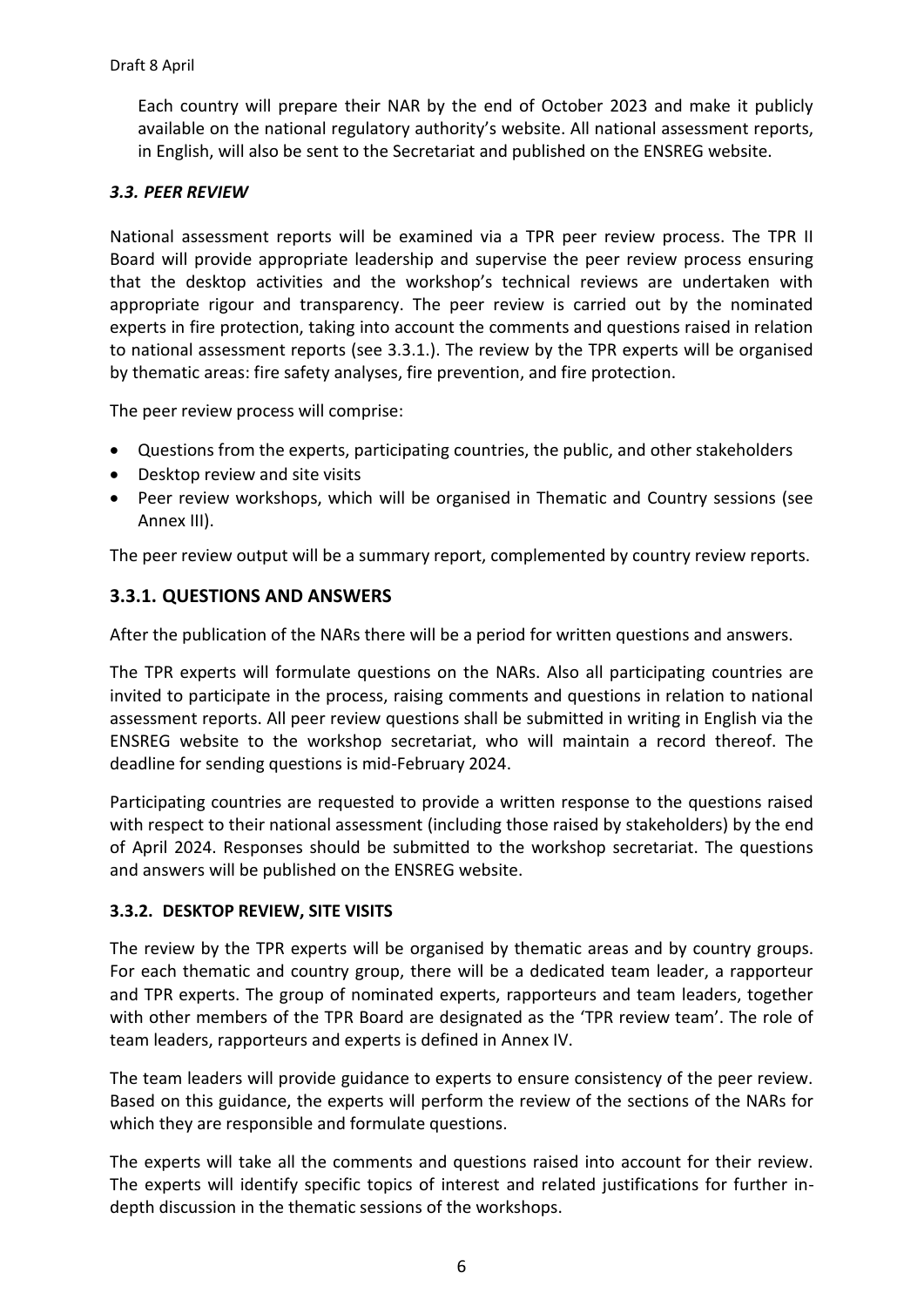#### Draft 8 April

The experts will also propose country specific findings together with related justifications. The country specific findings and justifications will be part of the relevant CRR. The rapporteurs of the country sessions will prepare drafts of the CRRs according to a template, which will be further defined by the TPR review team. A draft of the CRR will be sent to the participating country two weeks before the workshops for factual checking and preparation of the subsequent phase.

In addition to the NARs review, experts will be involved in site visits. These site visits will be focused on research reactors, and more particularly on the upgrades (implementation of new provisions) related to fire protection on the original design, since fire protection is not covered to the same extent by the international review missions to which they are subject. Principles to select which research reactors to visit are included in Annex VII. Site visits may also be organised to address open issues identified in the review for other installations. The composition of the team for site visits will include a member of the Board and experts. Findings of the site visits will be presented at the workshops to enable experience sharing.

### <span id="page-6-0"></span>**3.3.3. PEER REVIEW WORKSHOPS**

The peer review workshops will be organized in thematic and country sessions.

The country and thematic sessions will be open to all workshop participants in order to share experience. National regulatory authorities from all participating countries and the EC will be invited, as well as observer countries, representatives of IAEA, NEA, and WANO, where appropriate, in-line with ENSREG's international engagement programme.

The national regulatory authority may invite representatives of licence holders and appropriate national entities (e.g. TSOs) to attend the workshops to provide additional information in thematic discussions and to support presentation and discussion of national assessment reports. A limit to the size of participating countries' delegations may be needed for practical or organisational reasons. A video-conference link is envisaged to enable wider participation.

#### Thematic sessions

The thematic sessions will be focused on the topics identified by the TPR II experts before the workshops. The objective of the sessions led by thematic team leaders is to enable thorough discussions on topics of interest. The discussions should lead to identification of good practices and challenges on the Fire Protection thematics. The definition of 'good practice' and 'challenge' for the peer review is given in Annex II.

The experts will introduce each topic of interest, including the justification. All workshop participants will be encouraged to engage in the discussions and give their points of view. The team leader will lead the discussion with the objective to build a consensus regarding the topic and its categorization. Where applicable, the conclusions from the thematic sessions will be considered for the country review sessions.

The output of the thematic sessions will feed into the summary report.

The rapporteurs of the thematic sessions will be responsible for drafting the section of the summary report related to their particular session. The summary report should recall the justification for the selection as topics of interest, give an overview of the discussions during the thematic sessions and the conclusion on their categorisation (good practice, challenge).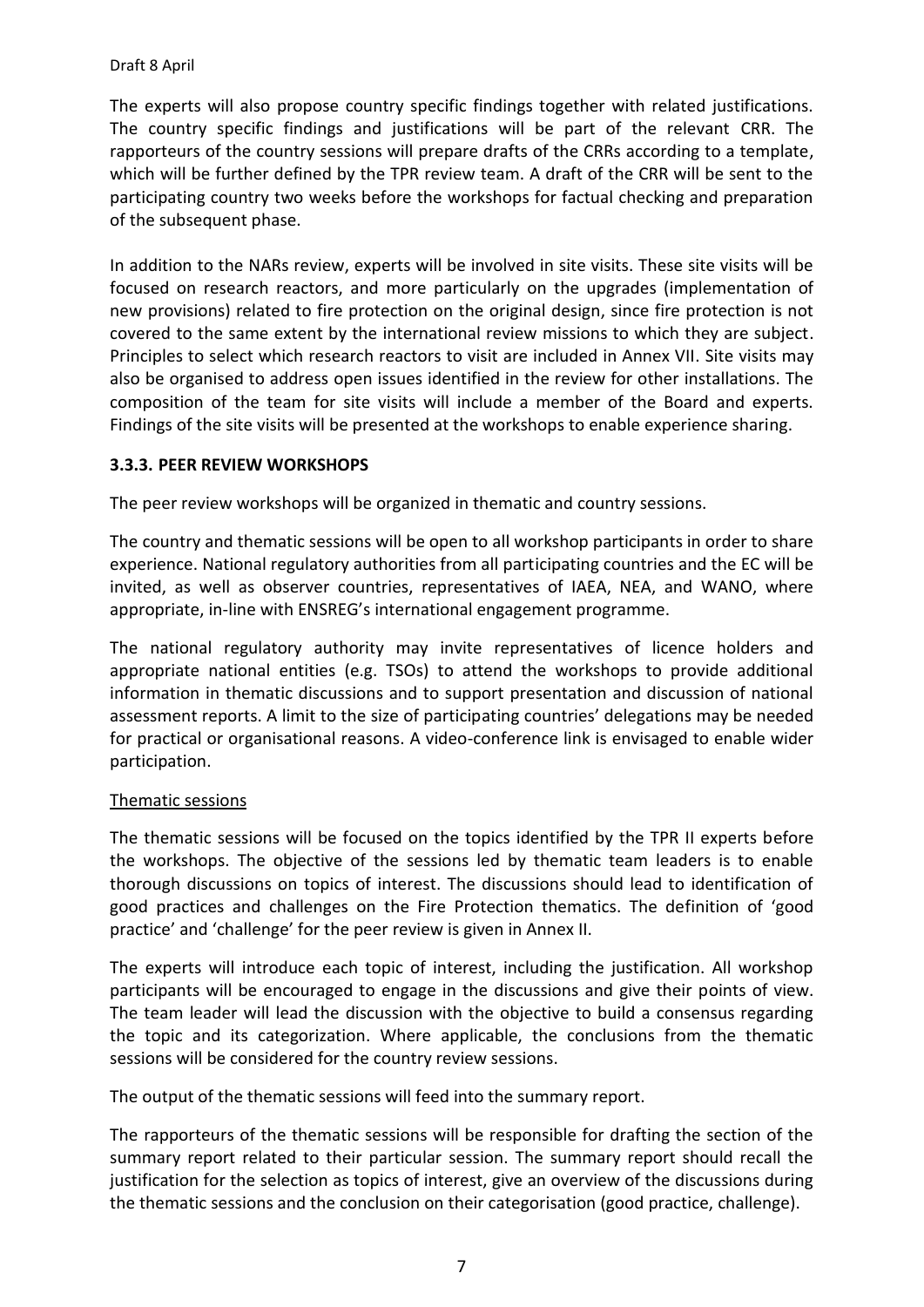Within the thematic sessions, international organisations, including IAEA will be invited to present the main 'fire safety' findings resulting from peer review missions, such as OSART missions. Licensees maybe also be invited to highlight examples of European experience of fire protection for nuclear installations within the scope of the TPR II.

### Country Sessions

The country sessions will be organised on the basis of two Country groups. Participating countries will be allocated to one of these groups. For each group, there will be a team leader, a rapporteur and the TPR experts who were involved in the country review.

The country sessions are open to all workshop participants in order to share experience.

The country sessions will be focused on the review of each country, accounting for the selfassessment, the outcomes of the peer review and, if any, the findings of the site visit to the country. Where applicable, the conclusions from the thematic sessions will be considered. The objective of these sessions is to share experience and enable thorough discussions on country experience with regard to fire protection. The discussions should lead to conclude on the findings categorised as an area of good performance or area for improvement. The definition of area of good performance or area for improvement for the peer review is given in Annex II.

The country sessions will be chaired by Country team leaders. Each national regulatory authority will present the principal findings of their national assessment report, providing additional clarification supplementing their written response to the questions.

The duration of the national presentations should take into account the number of facilities reported in the NAR. All national presentations should cover the following:

- Justification of the selection of facilities reported in the NAR
- National requirements for fire protection and their implementation.
- Findings from the national self-assessment in the national assessment report.
- Summary of responses to questions.

The team leader will steer the discussion between the country representative and the TPR experts with the objective to build a consensus regarding the findings and their categorisation. The final decision on findings will be taken in consensus by the TPR experts in the review group. The rapporteurs of the country review sessions will be responsible for drafting the country review reports, considering the outputs of the country session. The country review report will present the country specific peer-review findings and their justifications, including those from the national self-assessment.

The output of the country review sessions will enable the completion of the CRRs.

#### <span id="page-7-0"></span>*3.4. FOLLOW UP*

Following publication of the workshop summary report, ENSREG WG1, in coordination with WG2, will prepare a plan setting out how the recommendations of the peer review workshop will be implemented. This implementation plan will be published on the ENSREG website by end of 2025 and will set out a process to ensure openness and transparency during the implementation phase. The intent will be to ensure that follow-up activities are proportionate and targeted to maximise their benefit to nuclear safety.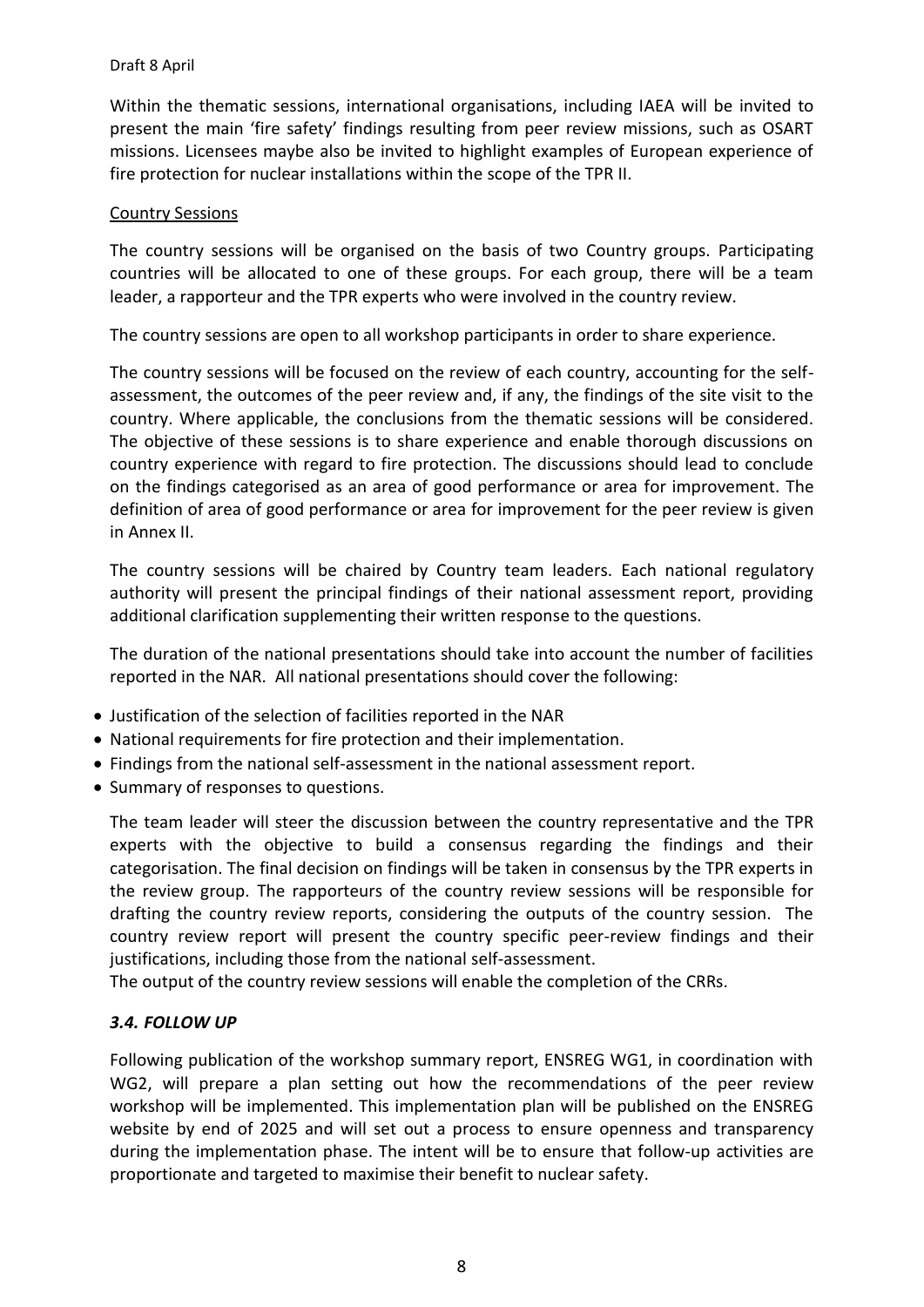On the basis of the relevant CRR, each country will prepare a specific National Action Plan that will be published on a dedicated page on the ENSREG website. The actions shall be as specific as possible to each installation. A template for the National Action Plan will be provided after the peer review phase.

Each country will also inform on the progress of the implementation of the actions included in the action plan based on a follow-up schedule of at least 3 years, as defined in the ENSREG Action Plan.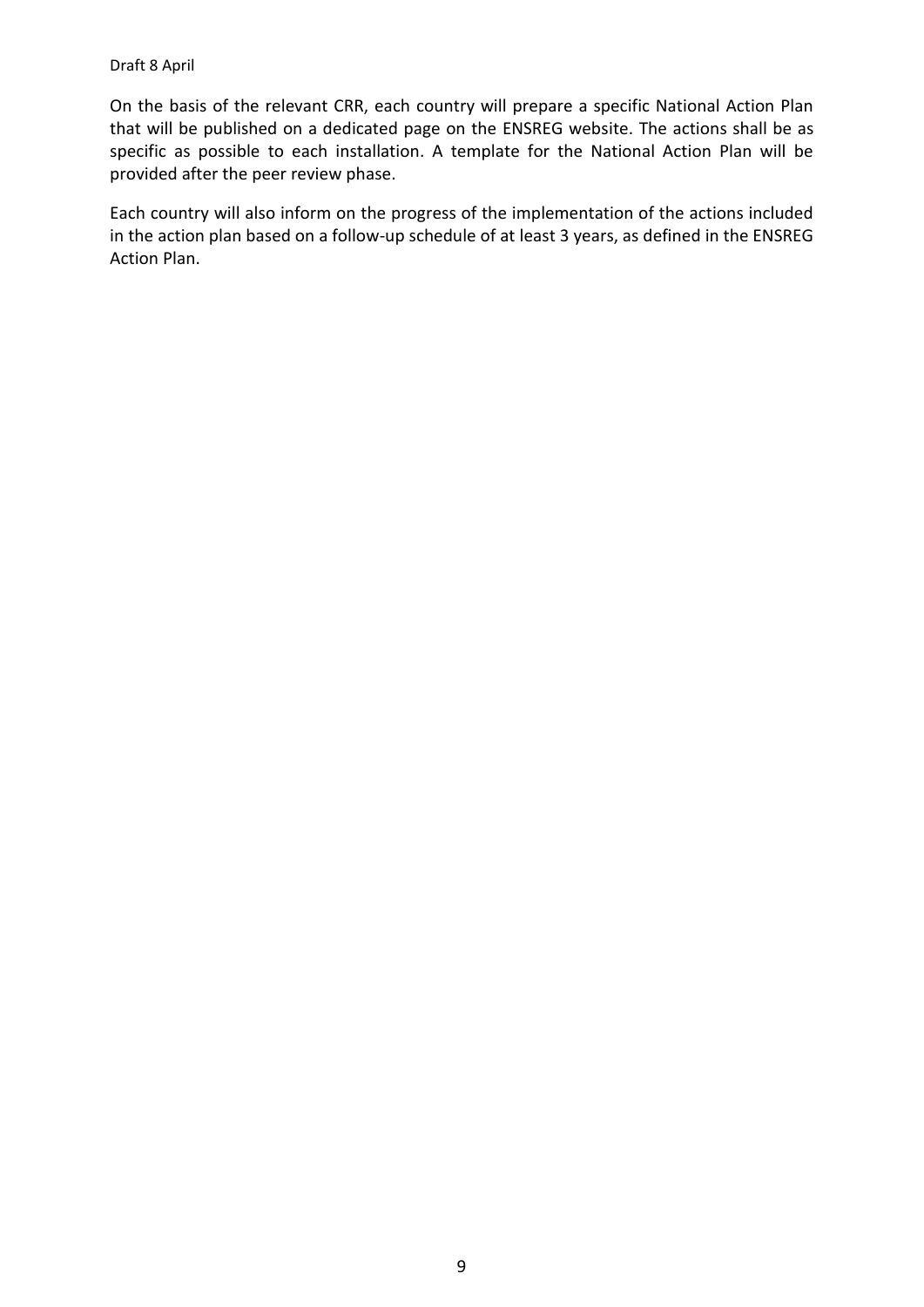#### **ANNEXES**

### <span id="page-9-1"></span><span id="page-9-0"></span>*ANNEX I. LIST OF LESSONS LEARNED FROM TPR I*

As was highlighted in the 43<sup>rd</sup> ENSREG Plenary meeting that took place on 7 July 2021, both TPR I lessons learned and TPR II Board orientations should be taken into account in the organization of the TPR II. Among the most important considerations taken into account in this ToR, the following ones are highlighted:

- $\triangleright$  Start the process early enough considering the necessary interactions between different organizations. This has been done holding several meetings between the TPR Board and WG 1.
- $\triangleright$  Agree the scope with all relevant stakeholders at an early stage. The scope of the TPR II was approved in the November 2020 meeting Plenary.
- $\triangleright$  Overall, process description identifying the timelines. This ToR describes the overall process including the follow up phase.
- $\triangleright$  Roles of different actors has already been developed. This is included in this ToR.
- $\triangleright$  Nomination of the Board for the TPR II and experts. The Board has already been nominated, the pool of experts' nomination is in progress and almost finished.

Other considerations that have been taken into account in the ToR include:

- Greater use/acknowledgment of other benchmarking activities.
- Reinforce self-assessment.
- Participation of the Board in the development of the ToR.
- Improve Board communications with Member States and experts.
- Process to assign country specific findings.
- Clear definition and criteria for areas of improvements, good practices, etc.
- Discuss the option of site visits.
- Include the description of the follow-up phase in the ToR.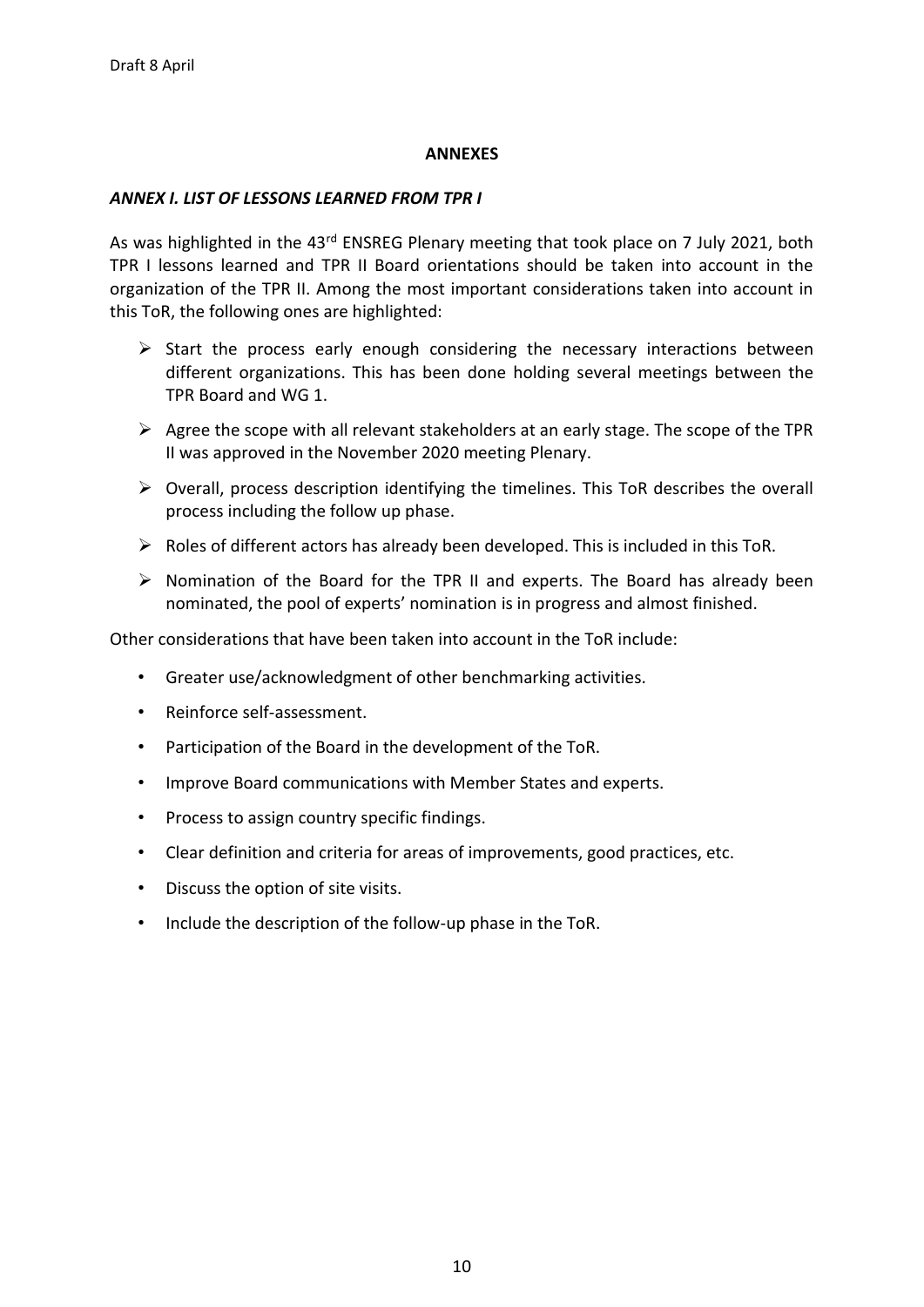# <span id="page-10-0"></span>*ANNEX II. DEFINITION OF THE TYPES OF FINDINGS*

The findings of the peer review will be categorized according to the following definitions:

- **Good Practice** which should be understood as an aspect of fire protection, which is considered by the TPR review Team to go beyond what is required in meeting the appropriate national or international standards. It is identified in recognition of an arrangement, practice, policy or programme significantly superior to those generally observed in participating countries and having a clear safety benefit. It is likely to be applicable to other participating countries with similar programmes and it is for each country to review and decide on its implementation in relevant nuclear installations to improve safety.
- A **National area of good performance** which should be understood as an arrangement, practice, policy or programme related to fire protection that is recognized by the TPR review Team as a significant accomplishment for the country, and has been undertaken and implemented effectively in the country and is worthwhile to commend.
- A **National area for improvement** which should be understood as an aspect of fire protection identified by the TPR Peer Review Team where improvement is expected, considering the arrangement, practice, policy or programme generally observed in other participating countries. It may also be self-identified by the country itself (i.e. self-assessment) where improvement is appropriate.
- **Challenge (EU wide).** EU wide Challenges which should be understood as aspects in the implementation of fire protection that are considered by the TPR Peer Review Team to be common to many or all countries and are areas where action at a European level, in addition to action at national level, would help to increase available knowledge, drive consistency or produce beneficial new techniques or technology to assist in enhancing fire protection at nuclear installations or the fire safety case.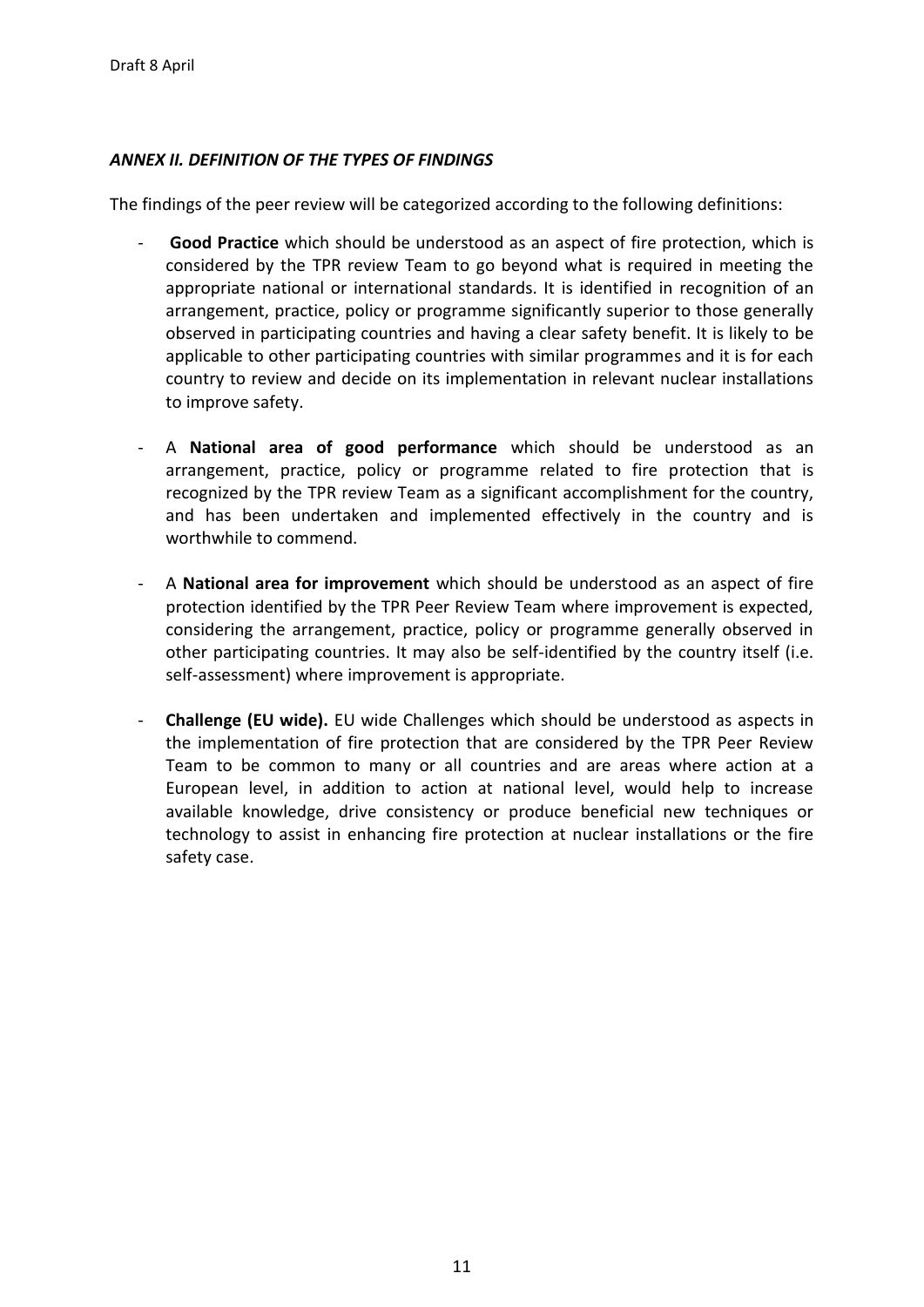<span id="page-11-0"></span>*ANNEX III. DETAILED ORGANIZATION STRUCTURE (IN PROGRESS)*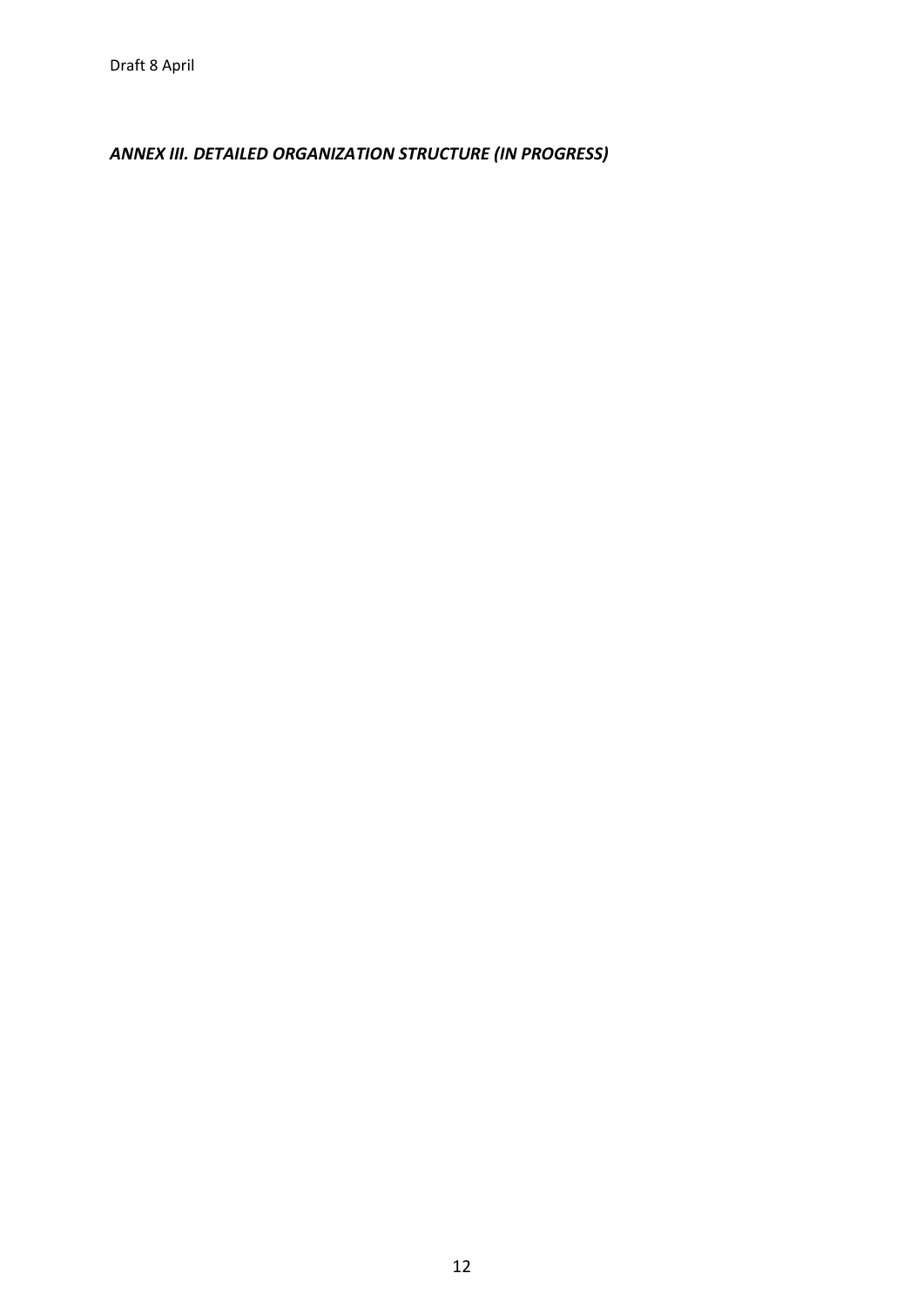# <span id="page-12-0"></span>*ANNEX IV. ROLES (IN PROGRESS)*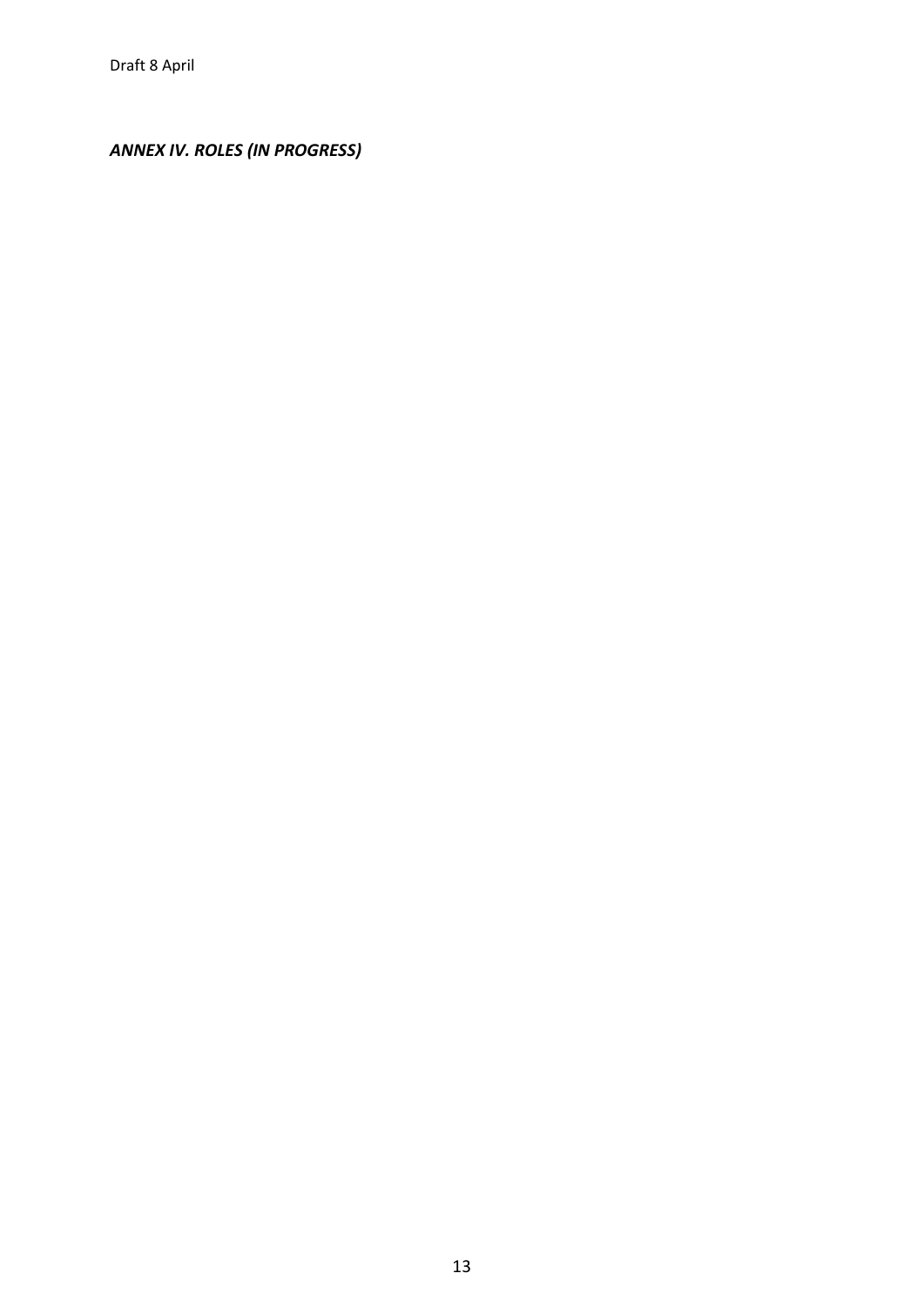<span id="page-13-0"></span>*ANNEX V. DISTRIBUTION OF COUNTRIES IN GROUPS (IN PROGRESS)*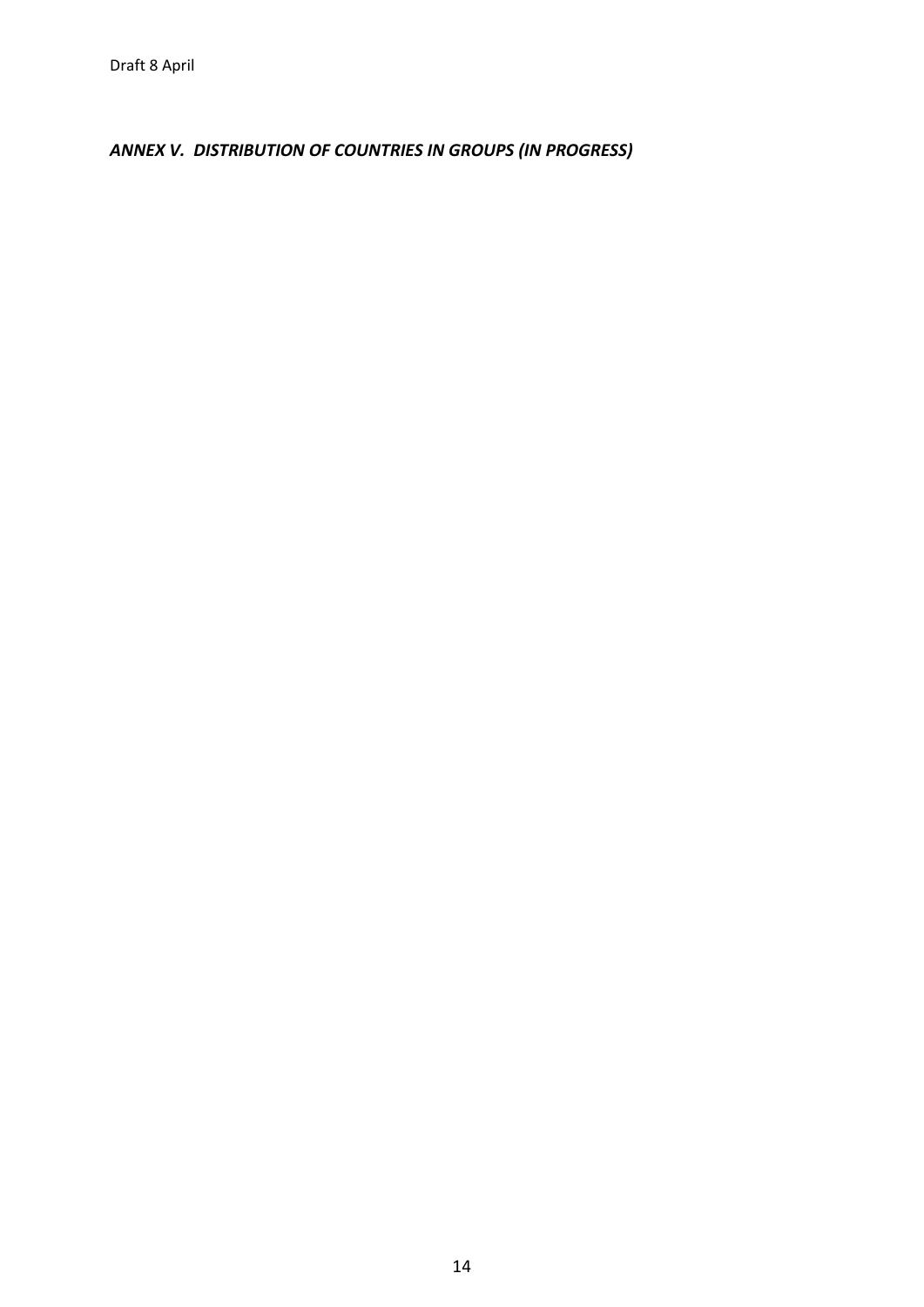<span id="page-14-0"></span>*ANNEX VI. MILESTONES AND DEADLINES FOR THE TPR II (IN PROGRESS)*